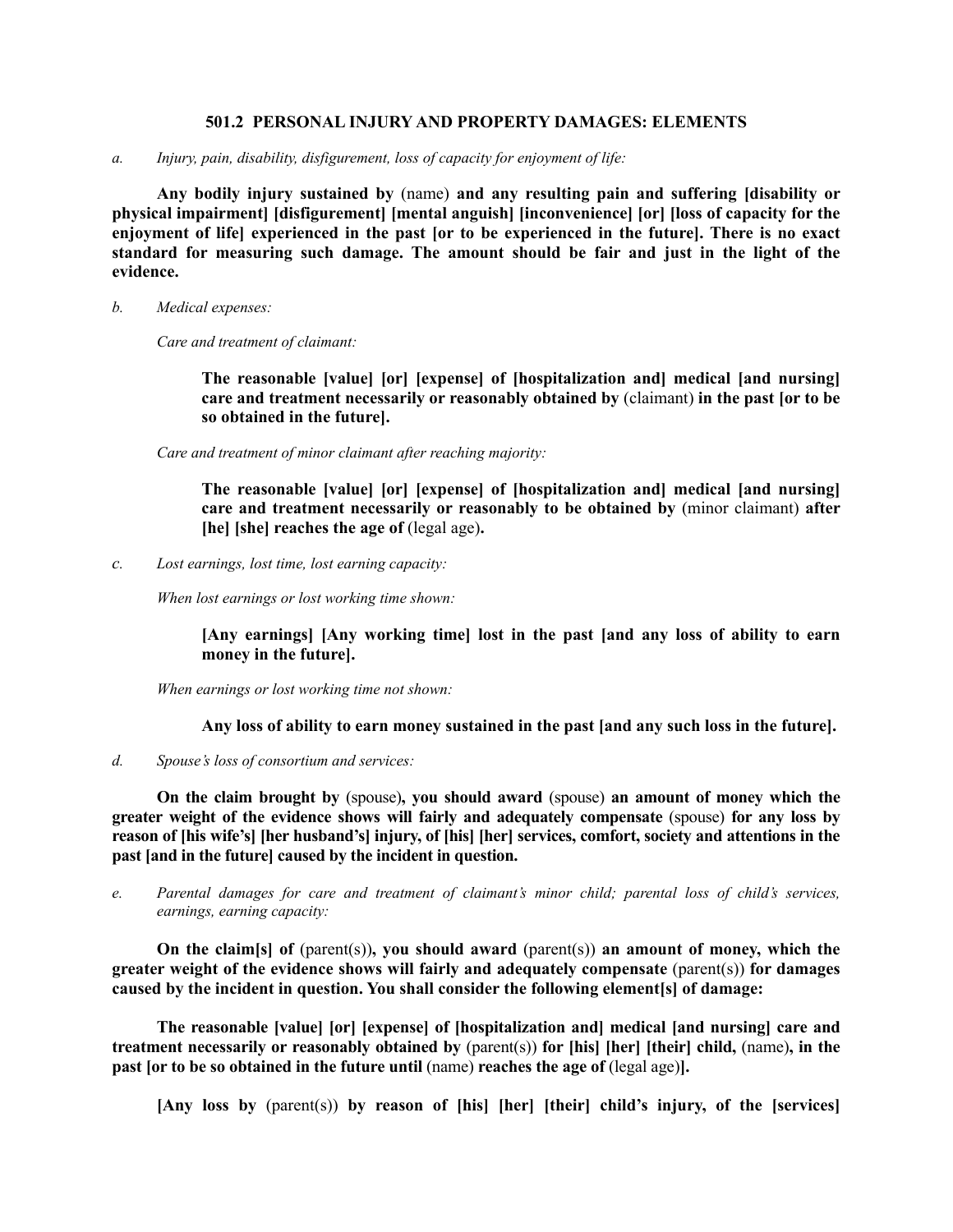**[earnings] [or] [earning ability] of [his] [her] [their] child in the past [and in the future until the child reaches the age of** (legal age)**].]**

**[Any economic loss sustained by** (parent(s)) **[including] [any earnings lost in the past] [and] [any loss of ability to earn money in the future] reasonably resulting from the need to care or provide for the child because of the child's injury [until** (name) **reaches the age of** (legal age)**].]**

# *f. Parental loss of filial consortium as a result of significant injury resulting in child's permanent disability:*

**In addition, if the greater weight of the evidence shows that** (claimant child) **sustained a significant injury resulting in** (claimant child's) **permanent total disability, you shall consider the following element of damage:**

**Any loss by** (parent(s))**, by reason of that injury, of their child's companionship, society, love, affection, and solace in the past [and in the future until the child reaches the age of** (legal age)**].**

**If the greater weight of the evidence does not support** (parent(s)'s) **claim that their child sustained a significant injury resulting in permanent total disability, your verdict should be for** (defendant(s)) **on this element of damage.**

# NOTES ON USE FOR 501.2f

1. The committee believes that *United States v. Dempsey*, 635 So.2d 961 (Fla. 1994), which recognizes a parental right of recovery for loss of filial consortium, does not eliminate the common law right to recover for loss of the child's services or earnings. The common law also allows recovery for a parent's loss of earnings or other economic loss reasonably resulting from the need to care for an injured child. *Wilkie v. Roberts*, 91 Fla. 1064, 109 So. 225 (Fla. 1926).

2. This instruction does not address the issue of a child with extraordinary income-producing abilities prior to the injury. See *Dempsey*, 635 So.2d at 965.

3. A loss of filial consortium claim may require separate interrogatories on the verdict form on the issues of whether the child sustained a significant injury resulting in permanent total disability, and the amount of damages on such a claim.

*g. Unmarried dependent's claim for loss of parental consortium:* 

**In addition, if the greater weight of the evidence shows that** (claimant parent) **sustained a significant injury resulting in** (claimant parent's) **permanent total disability, you shall consider the following element of damage:**

**Any loss by reason of** (claimant parent's) **injury of** (claimant parent's) **services, comfort, companionship and society in the past and in the future.** 

**If the greater weight of the evidence does not support the claim that** (claimant parent(s)'s) **sustained a significant injury resulting in permanent total disability, your verdict should be for** (defendant(s)) **on this element of damage.**

# NOTES ON USE FOR 501.2g

1. If issues arise as to the child's marital status, parentage, or dependency, this instruction should be modified.